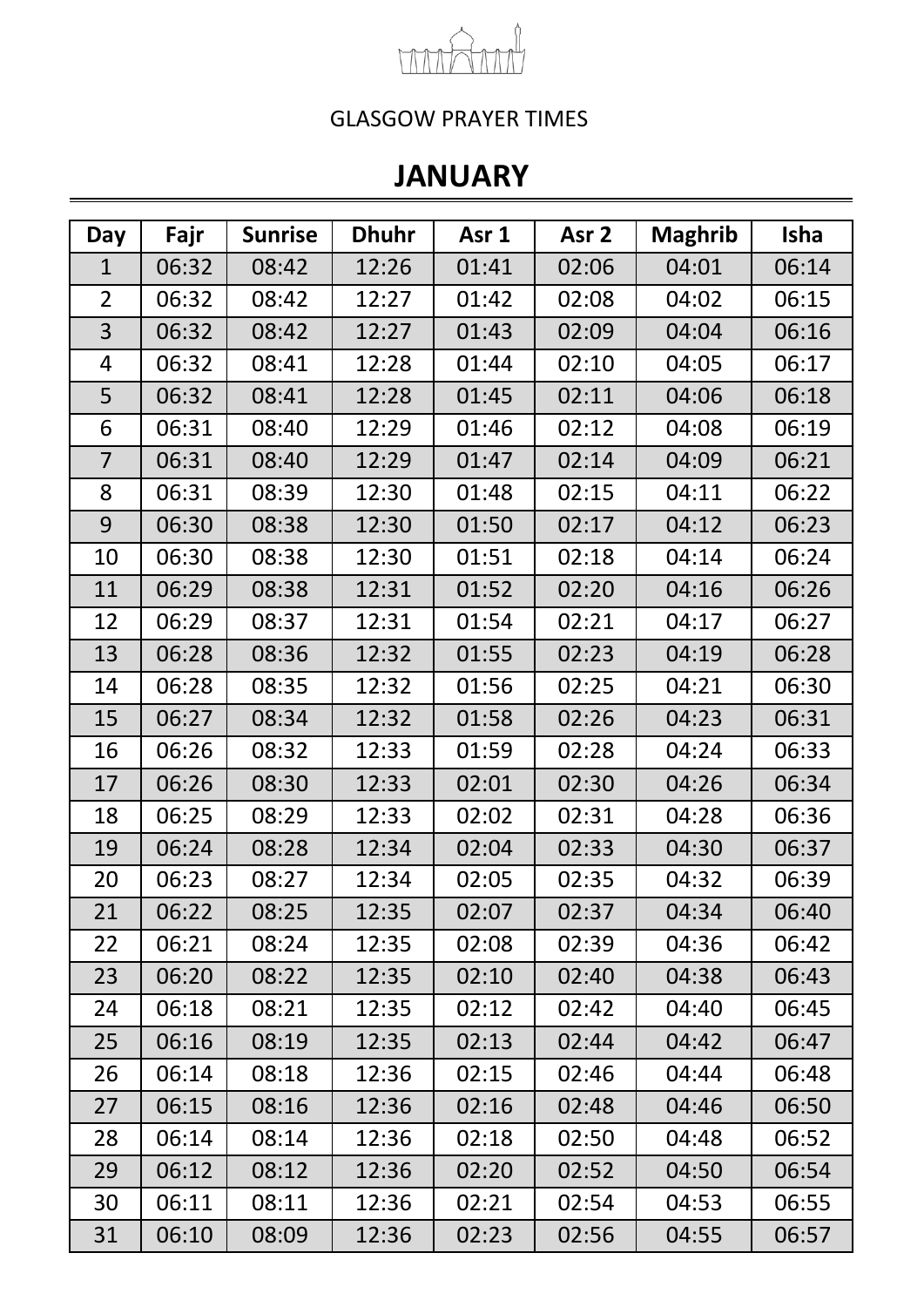

## **FEBRUARY**

| Day            | Fajr  | <b>Sunrise</b> | <b>Dhuhr</b> | Asr 1 | Asr <sub>2</sub> | <b>Maghrib</b> | <b>Isha</b> |
|----------------|-------|----------------|--------------|-------|------------------|----------------|-------------|
| $\mathbf{1}$   | 06:08 | 08:07          | 12:37        | 02:25 | 03:06            | 04:57          | 06:59       |
| $\overline{2}$ | 06:07 | 08:05          | 12:37        | 02:26 | 03:08            | 04:59          | 07:01       |
| 3              | 06:05 | 08:03          | 12:37        | 02:28 | 03:09            | 05:01          | 07:02       |
| 4              | 06:04 | 08:01          | 12:37        | 02:30 | 03:10            | 05:03          | 07:04       |
| 5              | 06:02 | 07:59          | 12:37        | 02:31 | 03:11            | 05:05          | 07:06       |
| 6              | 06:00 | 07:57          | 12:37        | 02:33 | 03:12            | 05:08          | 07:08       |
| $\overline{7}$ | 05:58 | 07:55          | 12:37        | 02:35 | 03:14            | 05:10          | 07:10       |
| 8              | 05:57 | 07:53          | 12:37        | 02:36 | 03:15            | 05:12          | 07:12       |
| 9              | 05:55 | 07:51          | 12:37        | 02:38 | 03:17            | 05:14          | 07:14       |
| 10             | 05:53 | 07:49          | 12:37        | 02:40 | 03:18            | 05:16          | 07:15       |
| 11             | 05:52 | 07:47          | 12:37        | 02:41 | 03:21            | 05:18          | 07:17       |
| 12             | 05:49 | 07:45          | 12:37        | 02:43 | 03:21            | 05:21          | 07:19       |
| 13             | 05:47 | 07:43          | 12:37        | 02:45 | 03:23            | 05:23          | 07:21       |
| 14             | 05:45 | 07:40          | 12:37        | 02:46 | 03:25            | 05:25          | 07:23       |
| 15             | 05:43 | 07:38          | 12:37        | 02:48 | 03:26            | 05:27          | 07:25       |
| 16             | 05:41 | 07:36          | 12:37        | 02:50 | 03:28            | 05:29          | 07:27       |
| 17             | 05:39 | 07:34          | 12:37        | 02:51 | 03:30            | 05:31          | 07:29       |
| 18             | 05:37 | 07:31          | 12:37        | 02:53 | 03:31            | 05:34          | 07:31       |
| 19             | 05:35 | 07:29          | 12:37        | 02:55 | 03:33            | 05:36          | 07:33       |
| 20             | 05:33 | 07:27          | 12:37        | 02:56 | 03:35            | 05:38          | 07:35       |
| 21             | 05:30 | 07:24          | 12:37        | 02:58 | 03:37            | 05:40          | 07:37       |
| 22             | 05:28 | 07:22          | 12:37        | 02:59 | 03:39            | 05:42          | 07:39       |
| 23             | 05:26 | 07:19          | 12:36        | 03:01 | 03:40            | 05:44          | 07:41       |
| 24             | 05:24 | 07:17          | 12:36        | 03:03 | 03:42            | 05:46          | 07:43       |
| 25             | 05:21 | 07:15          | 12:36        | 03:04 | 03:44            | 05:48          | 07:45       |
| 26             | 05:19 | 07:12          | 12:36        | 03:06 | 03:46            | 05:51          | 07:48       |
| 27             | 05:16 | 07:10          | 12:36        | 03:07 | 03:48            | 05:53          | 07:50       |
| 28             | 05:14 | 07:07          | 12:36        | 03:09 | 03:50            | 05:55          | 07:52       |
| 29             | 05:13 | 07:07          | 12:36        | 03:10 | 03:52            | 05:56          | 07:52       |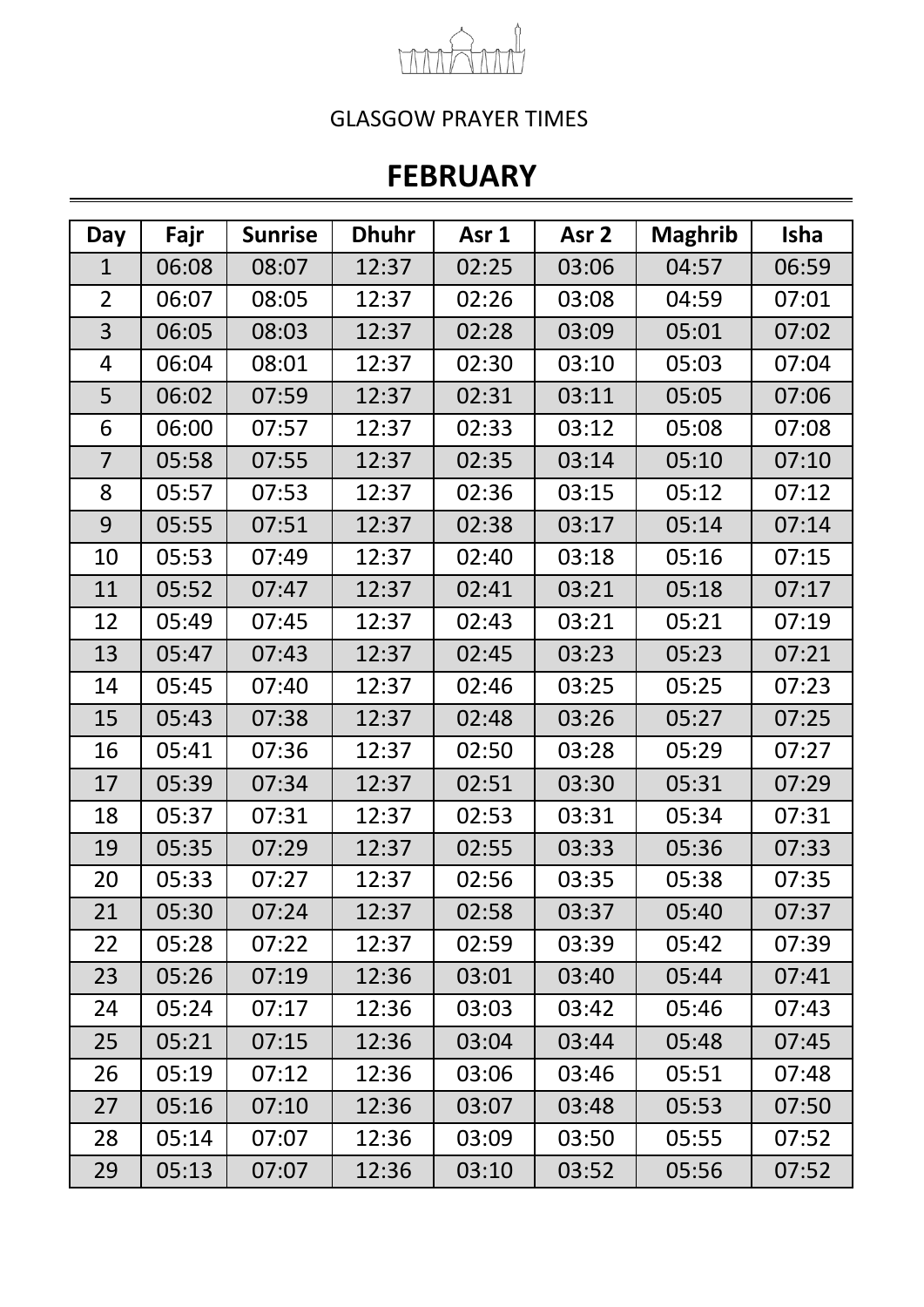## **MARCH**

| Day            | Fajr  | <b>Sunrise</b> | <b>Dhuhr</b> | Asr 1 | Asr <sub>2</sub> | <b>Maghrib</b> | <b>Isha</b> |
|----------------|-------|----------------|--------------|-------|------------------|----------------|-------------|
| $\mathbf 1$    | 05:11 | 07:04          | 12:35        | 03:10 | 03:53            | 05:57          | 07:54       |
| $\overline{2}$ | 05:09 | 07:02          | 12:35        | 03:12 | 03:55            | 06:00          | 07:56       |
| 3              | 05:06 | 06:59          | 12:35        | 03:13 | 03:57            | 06:01          | 07:58       |
| $\overline{4}$ | 05:04 | 06:57          | 12:35        | 03:15 | 03:59            | 06:04          | 08:00       |
| 5              | 05:01 | 06:54          | 12:35        | 03:16 | 04:00            | 06:06          | 08:03       |
| 6              | 04:59 | 06:52          | 12:34        | 03:18 | 04:02            | 06:08          | 08:05       |
| $\overline{7}$ | 04:56 | 06:49          | 12:34        | 03:19 | 04:04            | 06:10          | 08:07       |
| 8              | 04:53 | 06:46          | 12:34        | 03:21 | 04:06            | 06:12          | 08:09       |
| 9              | 04:51 | 06:44          | 12:34        | 03:22 | 04:07            | 06:14          | 08:11       |
| 10             | 04:48 | 06:41          | 12:33        | 03:23 | 04:09            | 06:16          | 08:14       |
| 11             | 04:45 | 06:39          | 12:33        | 03:25 | 04:11            | 06:18          | 08:16       |
| 12             | 04:42 | 06:36          | 12:33        | 03:26 | 04:13            | 06:20          | 08:18       |
| 13             | 04:39 | 06:34          | 12:33        | 03:28 | 04:14            | 06:22          | 08:21       |
| 14             | 04:36 | 06:31          | 12:32        | 03:29 | 04:16            | 06:24          | 08:23       |
| 15             | 04:34 | 06:28          | 12:32        | 03:30 | 04:18            | 06:27          | 08:25       |
| 16             | 04:31 | 06:26          | 12:32        | 03:32 | 04:19            | 06:29          | 08:25       |
| 17             | 04:28 | 06:23          | 12:31        | 03:33 | 04:21            | 06:31          | 08:26       |
| 18             | 04:25 | 06:21          | 12:31        | 03:34 | 04:23            | 06:33          | 08:27       |
| 19             | 04:22 | 06:18          | 12:31        | 03:35 | 04:24            | 06:35          | 08:28       |
| 20             | 04:19 | 06:15          | 12:30        | 03:37 | 04:26            | 06:37          | 08:29       |
| 21             | 04:16 | 06:13          | 12:30        | 03:38 | 04:28            | 06:39          | 08:30       |
| 22             | 04:12 | 06:10          | 12:30        | 03:39 | 04:29            | 06:41          | 08:31       |
| 23             | 04:09 | 06:07          | 12:30        | 03:41 | 04:31            | 06:43          | 08:32       |
| 24             | 04:06 | 06:05          | 12:29        | 03:42 | 04:33            | 06:45          | 08:33       |
| 25             | 04:03 | 06:02          | 12:29        | 03:43 | 04:34            | 06:47          | 08:34       |
| 26             | 04:00 | 06:00          | 12:29        | 03:44 | 04:36            | 06:49          | 08:35       |
| 27             | 03:57 | 05:57          | 12:29        | 03:45 | 04:37            | 06:51          | 08:36       |
| 28             | 03:53 | 05:54          | 12:28        | 03:47 | 04:39            | 06:53          | 08:36       |
| 29             | 03:50 | 05:52          | 12:28        | 03:48 | 04:40            | 06:55          | 08:37       |
| 30             | 03:47 | 05:49          | 12:28        | 03:49 | 04:42            | 06:57          | 08:38       |
| 31             | 04:43 | 06:46          | 01:27        | 04:50 | 05:43            | 07:59          | 09:39       |

There is a daylight savings change on the last Sunday of March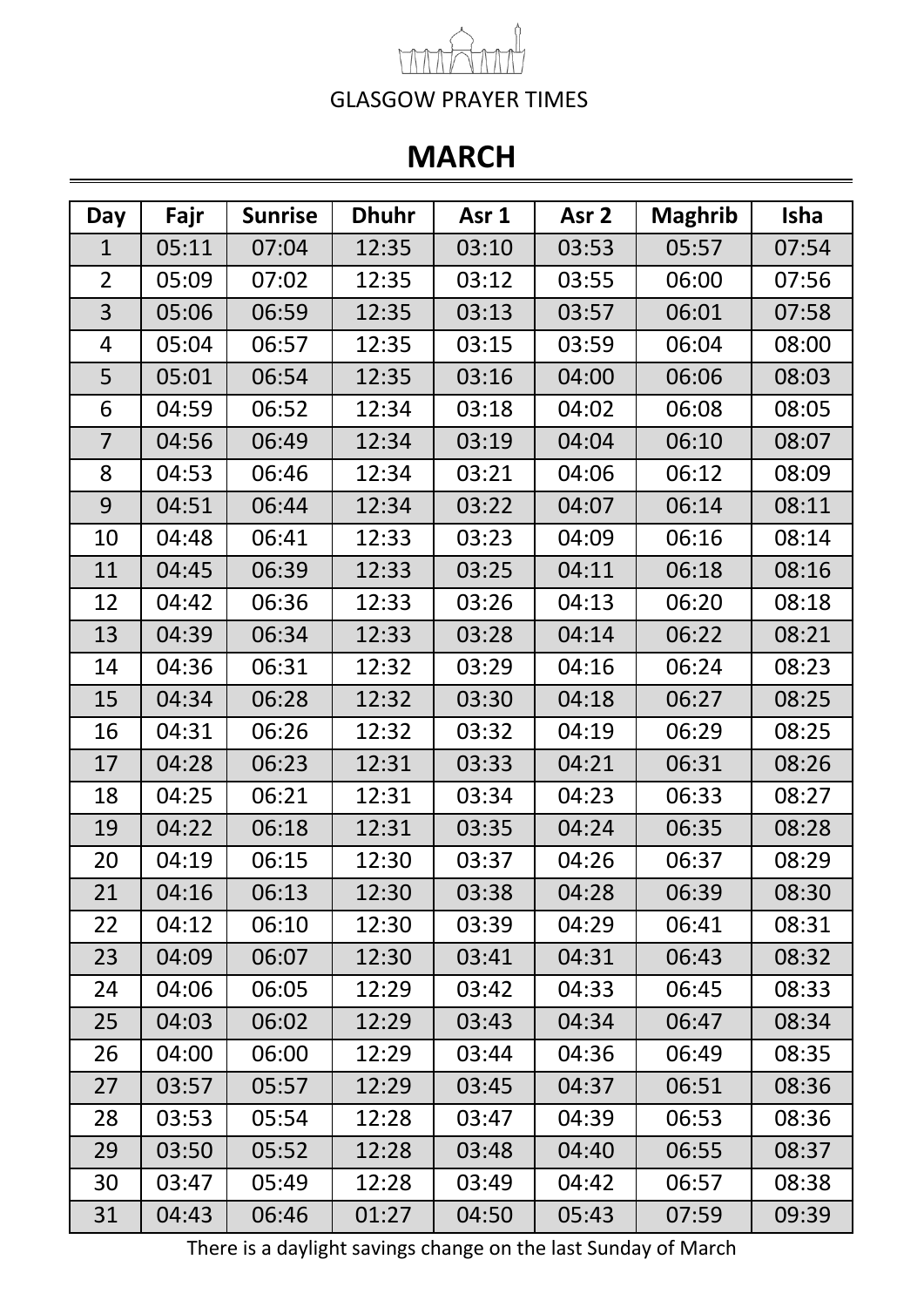

## **APRIL**

| Day            | Fajr  | <b>Sunrise</b> | <b>Dhuhr</b> | Asr 1 | Asr <sub>2</sub> | <b>Maghrib</b> | Isha  |
|----------------|-------|----------------|--------------|-------|------------------|----------------|-------|
| $\mathbf{1}$   | 04:40 | 06:44          | 01:27        | 04:51 | 05:45            | 08:01          | 09:39 |
| $\overline{2}$ | 04:36 | 06:41          | 01:27        | 04:52 | 05:46            | 08:03          | 09:40 |
| 3              | 04:33 | 06:39          | 01:26        | 04:53 | 05:48            | 08:05          | 09:41 |
| 4              | 04:29 | 06:36          | 01:26        | 04:55 | 05:49            | 08:07          | 09:42 |
| 5              | 04:26 | 06:33          | 01:26        | 04:56 | 05:51            | 08:09          | 09:42 |
| 6              | 04:22 | 06:31          | 01:26        | 04:57 | 05:52            | 08:11          | 09:43 |
| $\overline{7}$ | 04:18 | 06:28          | 01:25        | 04:58 | 05:54            | 08:13          | 09:44 |
| 8              | 04:15 | 06:26          | 01:25        | 04:59 | 05:55            | 08:15          | 09:45 |
| 9              | 04:11 | 06:23          | 01:25        | 05:00 | 05:57            | 08:18          | 09:46 |
| 10             | 04:07 | 06:20          | 01:24        | 05:01 | 05:58            | 08:20          | 09:47 |
| 11             | 04:03 | 06:18          | 01:24        | 05:02 | 05:59            | 08:22          | 09:48 |
| 12             | 03:59 | 06:15          | 01:24        | 05:03 | 06:01            | 08:24          | 09:48 |
| 13             | 03:55 | 06:13          | 01:24        | 05:04 | 06:02            | 08:26          | 09:48 |
| 14             | 03:51 | 06:10          | 01:23        | 05:05 | 06:04            | 08:28          | 09:49 |
| 15             | 03:47 | 06:08          | 01:23        | 05:06 | 06:05            | 08:30          | 09:49 |
| 16             | 03:43 | 06:05          | 01:23        | 05:07 | 06:06            | 08:32          | 09:49 |
| 17             | 03:39 | 06:03          | 01:23        | 05:08 | 06:08            | 08:34          | 09:50 |
| 18             | 03:34 | 06:00          | 01:22        | 05:09 | 06:09            | 08:36          | 09:50 |
| 19             | 03:30 | 05:58          | 01:22        | 05:10 | 06:10            | 08:38          | 09:51 |
| 20             | 03:25 | 05:55          | 01:22        | 05:11 | 06:12            | 08:40          | 09:51 |
| 21             | 03:21 | 05:53          | 01:22        | 05:12 | 06:13            | 08:42          | 09:52 |
| 22             | 03:16 | 05:50          | 01:22        | 05:13 | 06:14            | 08:44          | 09:53 |
| 23             | 03:11 | 05:48          | 01:21        | 05:14 | 06:16            | 08:46          | 09:54 |
| 24             | 03:06 | 05:46          | 01:21        | 05:15 | 06:17            | 08:48          | 09:55 |
| 25             | 03:00 | 05:43          | 01:21        | 05:16 | 06:18            | 08:50          | 09:56 |
| 26             | 02:55 | 05:41          | 01:21        | 05:16 | 06:20            | 08:52          | 09:56 |
| 27             | 02:49 | 05:38          | 01:21        | 05:17 | 06:21            | 08:54          | 09:57 |
| 28             | 02:43 | 05:36          | 01:21        | 05:18 | 06:22            | 08:56          | 09:58 |
| 29             | 02:37 | 05:34          | 01:20        | 05:19 | 06:23            | 08:58          | 09:58 |
| 30             | 02:30 | 05:32          | 01:20        | 05:20 | 06:25            | 09:00          | 10:00 |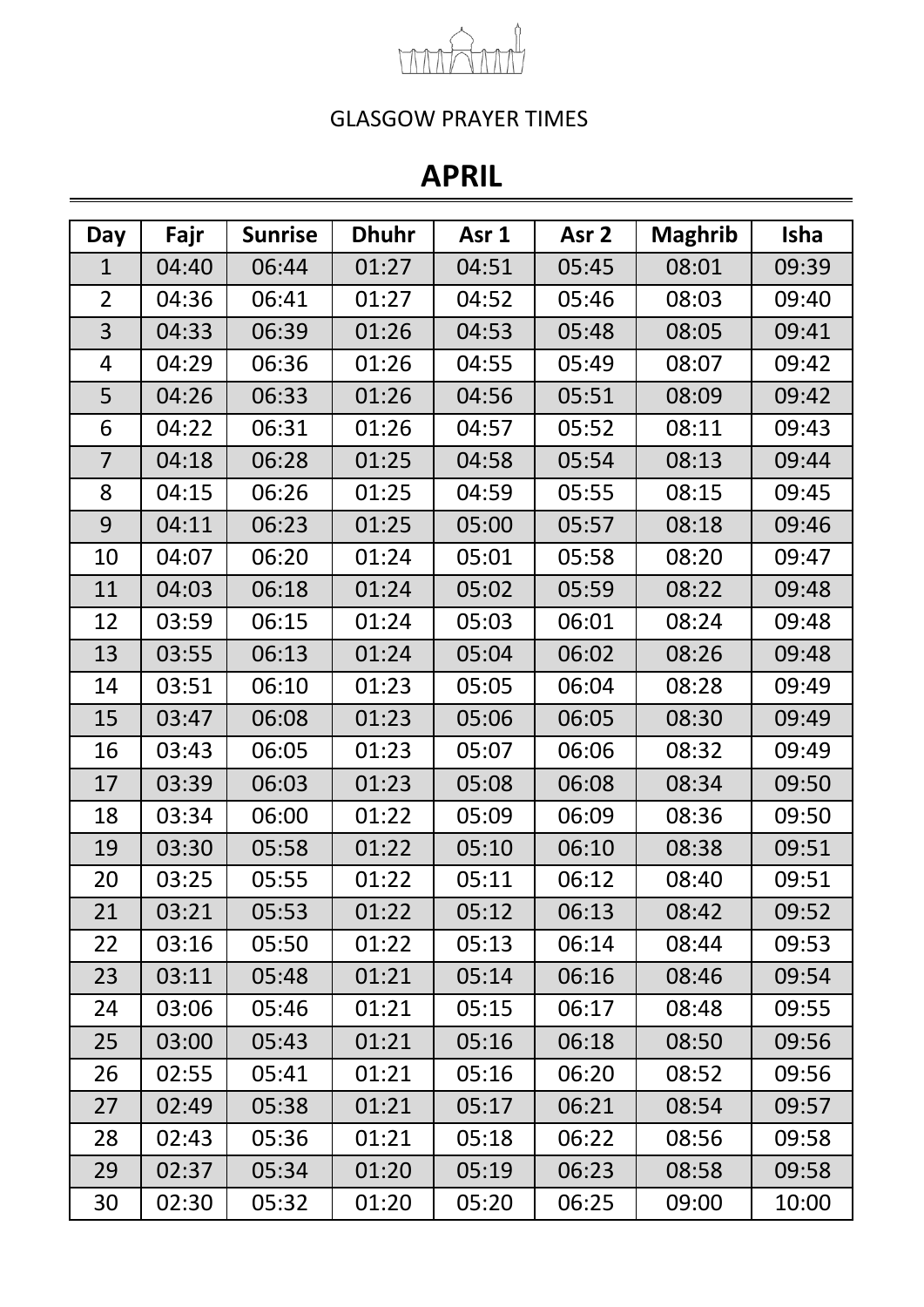

## **MAY**

| Day            | Fajr  | <b>Sunrise</b> | <b>Dhuhr</b> | Asr 1 | Asr <sub>2</sub> | <b>Maghrib</b> | <b>Isha</b> |
|----------------|-------|----------------|--------------|-------|------------------|----------------|-------------|
| $\mathbf{1}$   | 02:22 | 05:29          | 01:20        | 05:21 | 06:26            | 09:03          | 10:02       |
| $\overline{2}$ | 02:14 | 05:27          | 01:20        | 05:22 | 06:27            | 09:05          | 10:04       |
| 3              | 02:05 | 05:25          | 01:20        | 05:23 | 06:28            | 09:07          | 10:06       |
| 4              | 01:53 | 05:23          | 01:20        | 05:23 | 06:29            | 09:09          | 10:08       |
| 5              | 01:33 | 05:20          | 01:20        | 05:24 | 06:31            | 09:11          | 10:10       |
| 6              | 01:33 | 05:18          | 01:20        | 05:25 | 06:32            | 09:13          | 10:12       |
| $\overline{7}$ | 01:33 | 05:16          | 01:20        | 05:26 | 06:33            | 09:15          | 10:14       |
| 8              | 01:33 | 05:14          | 01:19        | 05:27 | 06:34            | 09:17          | 10:16       |
| 9              | 01:33 | 05:12          | 01:19        | 05:27 | 06:35            | 09:19          | 10:18       |
| 10             | 01:33 | 05:10          | 01:19        | 05:28 | 06:36            | 09:20          | 10:20       |
| 11             | 01:33 | 05:08          | 01:19        | 05:29 | 06:37            | 09:22          | 10:22       |
| 12             | 01:33 | 05:06          | 01:19        | 05:30 | 06:38            | 09:24          | 10:23       |
| 13             | 01:33 | 05:04          | 01:19        | 05:31 | 06:39            | 09:26          | 10:25       |
| 14             | 01:33 | 05:02          | 01:19        | 05:31 | 06:40            | 09:28          | 10:27       |
| 15             | 01:33 | 05:00          | 01:19        | 05:32 | 06:41            | 09:30          | 10:29       |
| 16             | 01:33 | 04:58          | 01:19        | 05:33 | 06:42            | 09:32          | 10:31       |
| 17             | 01:33 | 04:57          | 01:19        | 05:33 | 06:43            | 09:34          | 10:33       |
| 18             | 01:33 | 04:55          | 01:19        | 05:34 | 06:44            | 09:36          | 10:35       |
| 19             | 01:33 | 04:53          | 01:19        | 05:35 | 06:45            | 09:37          | 10:36       |
| 20             | 01:33 | 04:51          | 01:20        | 05:36 | 06:46            | 09:39          | 10:38       |
| 21             | 01:33 | 04:50          | 01:20        | 05:36 | 06:47            | 09:41          | 10:40       |
| 22             | 01:33 | 04:48          | 01:20        | 05:37 | 06:48            | 09:43          | 10:42       |
| 23             | 01:33 | 04:47          | 01:20        | 05:38 | 06:49            | 09:44          | 10:43       |
| 24             | 01:33 | 04:45          | 01:20        | 05:38 | 06:50            | 09:46          | 10:45       |
| 25             | 01:33 | 04:44          | 01:20        | 05:39 | 06:51            | 09:48          | 10:47       |
| 26             | 01:33 | 04:42          | 01:20        | 05:40 | 06:52            | 09:49          | 10:48       |
| 27             | 01:33 | 04:41          | 01:20        | 05:40 | 06:53            | 09:51          | 10:50       |
| 28             | 01:33 | 04:40          | 01:20        | 05:41 | 06:54            | 09:52          | 10:51       |
| 29             | 01:33 | 04:38          | 01:20        | 05:41 | 06:55            | 09:54          | 10:53       |
| 30             | 01:33 | 04:37          | 01:20        | 05:42 | 06:56            | 09:55          | 10:54       |
| 31             | 01:33 | 04:36          | 01:21        | 05:43 | 06:57            | 09:57          | 10:56       |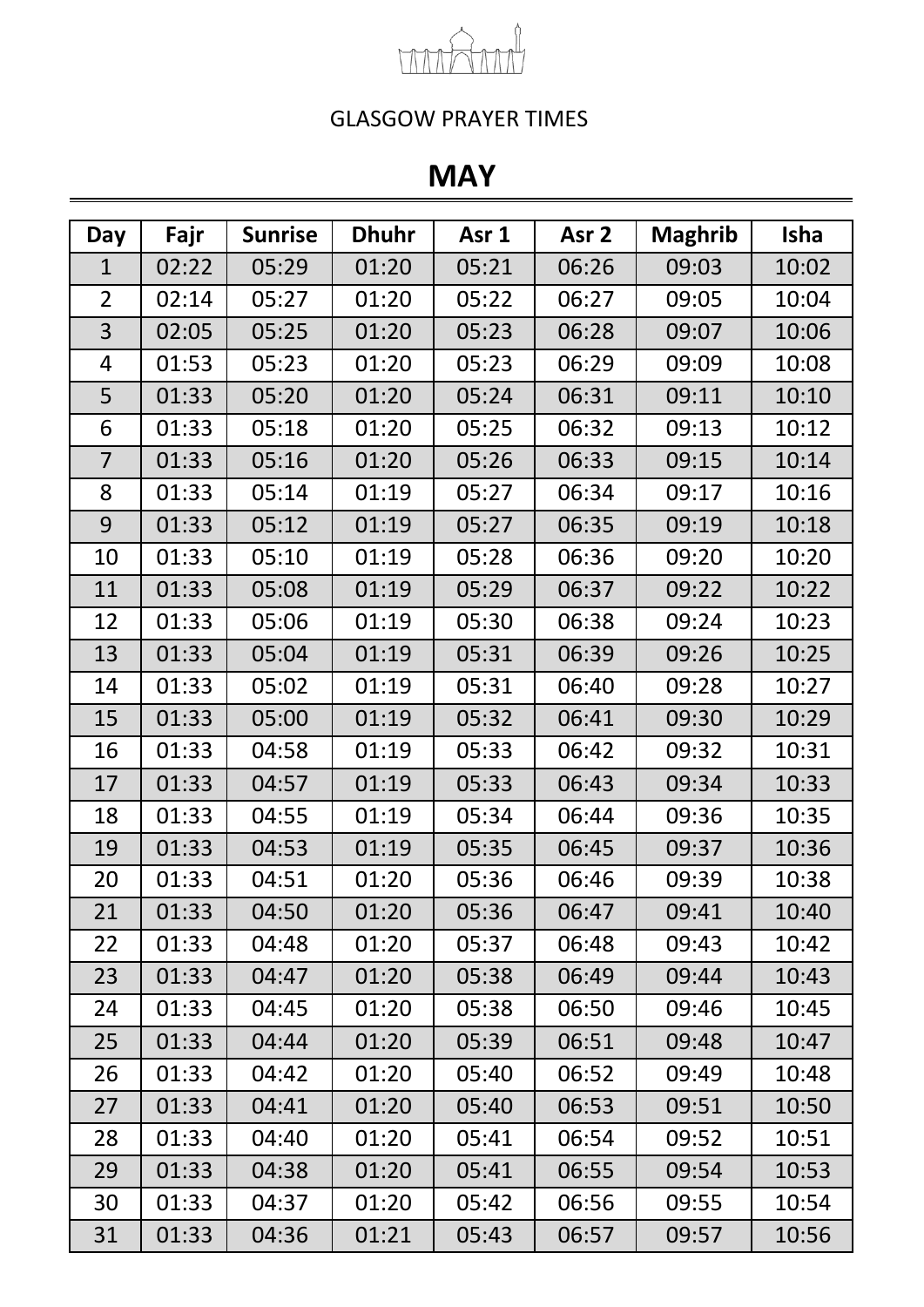

## **JUNE**

| Day            | Fajr  | <b>Sunrise</b> | <b>Dhuhr</b> | Asr 1 | Asr <sub>2</sub> | <b>Maghrib</b> | Isha  |
|----------------|-------|----------------|--------------|-------|------------------|----------------|-------|
| $\mathbf{1}$   | 01:33 | 04:35          | 01:21        | 05:43 | 06:58            | 09:58          | 10:56 |
| $\overline{2}$ | 01:33 | 04:34          | 01:21        | 05:44 | 06:58            | 09:59          | 10:56 |
| 3              | 01:33 | 04:33          | 01:21        | 05:44 | 06:59            | 10:01          | 10:56 |
| 4              | 01:33 | 04:32          | 01:21        | 05:45 | 07:00            | 10:02          | 10:56 |
| 5              | 01:33 | 04:31          | 01:21        | 05:45 | 07:00            | 10:03          | 10:57 |
| 6              | 01:33 | 04:30          | 01:22        | 05:46 | 07:01            | 10:04          | 10:57 |
| $\overline{7}$ | 01:33 | 04:30          | 01:22        | 05:46 | 07:02            | 10:05          | 10:57 |
| 8              | 01:33 | 04:29          | 01:22        | 05:47 | 07:02            | 10:06          | 10:57 |
| 9              | 01:33 | 04:28          | 01:22        | 05:47 | 07:03            | 10:07          | 10:58 |
| 10             | 01:33 | 04:28          | 01:22        | 05:48 | 07:03            | 10:08          | 10:58 |
| 11             | 01:33 | 04:27          | 01:23        | 05:48 | 07:04            | 10:09          | 10:58 |
| 12             | 01:33 | 04:27          | 01:23        | 05:48 | 07:04            | 10:10          | 10:59 |
| 13             | 01:33 | 04:26          | 01:23        | 05:49 | 07:05            | 10:10          | 11:00 |
| 14             | 01:33 | 04:26          | 01:23        | 05:49 | 07:05            | 10:11          | 11:00 |
| 15             | 01:33 | 04:26          | 01:23        | 05:49 | 07:06            | 10:12          | 11:01 |
| 16             | 01:33 | 04:26          | 01:24        | 05:50 | 07:06            | 10:12          | 11:02 |
| 17             | 01:33 | 04:26          | 01:24        | 05:50 | 07:07            | 10:13          | 11:02 |
| 18             | 01:33 | 04:26          | 01:24        | 05:50 | 07:07            | 10:13          | 11:03 |
| 19             | 01:33 | 04:26          | 01:24        | 05:51 | 07:07            | 10:13          | 11:03 |
| 20             | 01:33 | 04:26          | 01:24        | 05:51 | 07:07            | 10:13          | 11:03 |
| 21             | 01:33 | 04:26          | 01:25        | 05:51 | 07:08            | 10:14          | 11:03 |
| 22             | 01:33 | 04:26          | 01:25        | 05:51 | 07:08            | 10:14          | 11:04 |
| 23             | 01:33 | 04:27          | 01:25        | 05:51 | 07:08            | 10:14          | 11:04 |
| 24             | 01:33 | 04:27          | 01:26        | 05:52 | 07:08            | 10:14          | 11:04 |
| 25             | 01:33 | 04:27          | 01:26        | 05:52 | 07:08            | 10:14          | 11:04 |
| 26             | 01:33 | 04:28          | 01:26        | 05:52 | 07:08            | 10:14          | 11:04 |
| 27             | 01:33 | 04:28          | 01:26        | 05:52 | 07:08            | 10:14          | 11:04 |
| 28             | 01:33 | 04:29          | 01:26        | 05:52 | 07:08            | 10:14          | 11:03 |
| 29             | 01:33 | 04:30          | 01:26        | 05:52 | 07:08            | 10:13          | 11:03 |
| 30             | 01:33 | 04:31          | 01:27        | 05:52 | 07:08            | 10:13          | 11:03 |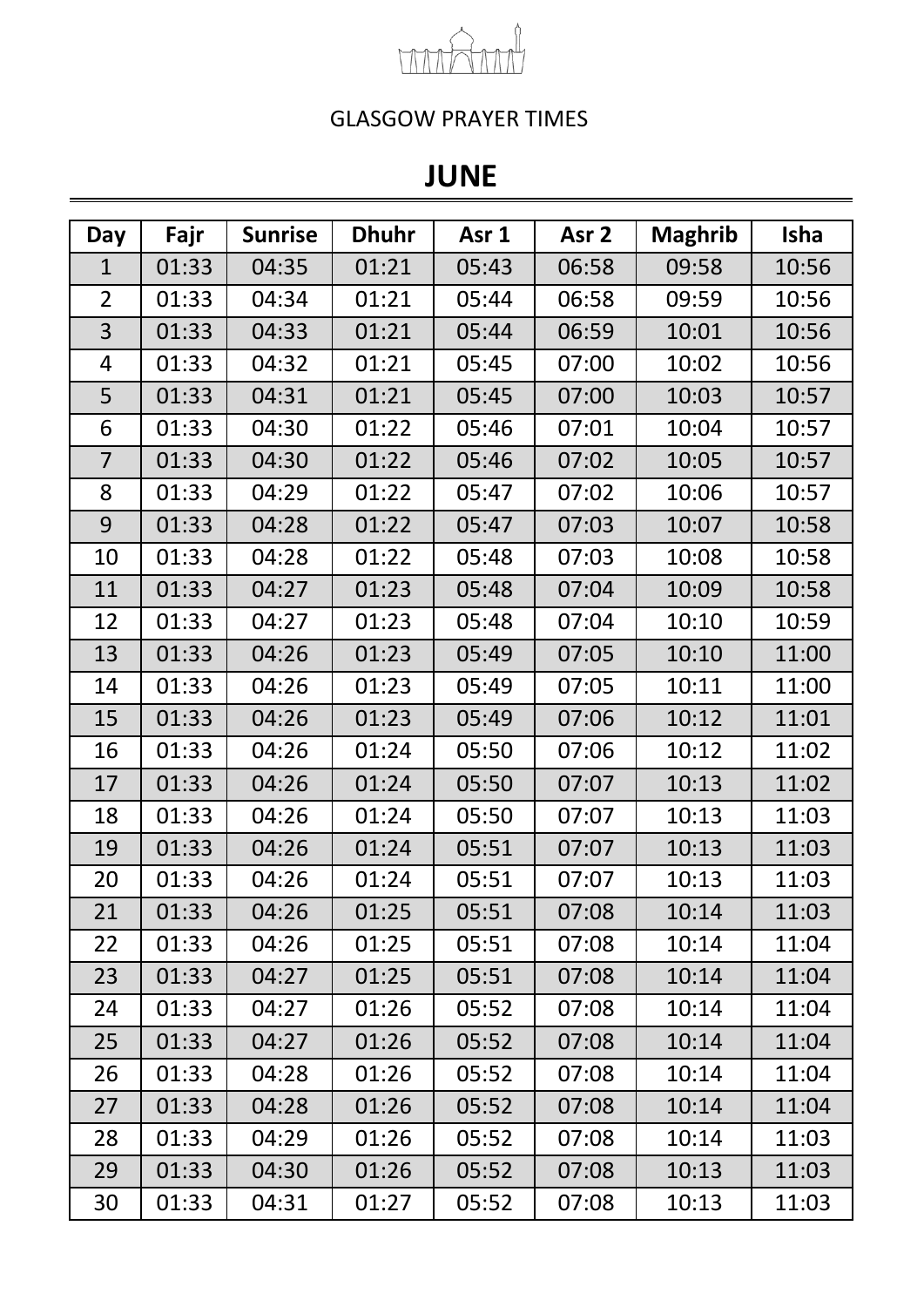

## **JULY**

| Day            | Fajr  | <b>Sunrise</b> | <b>Dhuhr</b> | Asr 1 | Asr <sub>2</sub> | <b>Maghrib</b> | <b>Isha</b> |
|----------------|-------|----------------|--------------|-------|------------------|----------------|-------------|
| $\mathbf{1}$   | 01:33 | 4.31           | 01:27        | 05:52 | 07:08            | 10:13          | 11:02       |
| $\overline{2}$ | 01:33 | 4.32           | 01:27        | 05:52 | 07:08            | 10:12          | 11:02       |
| 3              | 01:33 | 4.32           | 01:27        | 05:52 | 07:08            | 10:12          | 11:01       |
| 4              | 01:33 | 4.33           | 01:27        | 05:52 | 07:08            | 10:11          | 11:01       |
| 5              | 01:33 | 4.34           | 01:27        | 05:52 | 07:08            | 10:10          | 11:00       |
| 6              | 01:33 | 4.35           | 01:28        | 05:52 | 07:07            | 10:09          | 10:59       |
| $\overline{7}$ | 01:33 | 4.37           | 01:28        | 05:52 | 07:07            | 10:09          | 10:59       |
| 8              | 01:33 | 4.38           | 01:28        | 05:52 | 07:07            | 10:08          | 10:58       |
| 9              | 01:33 | 4.39           | 01:28        | 05:51 | 07:06            | 10:07          | 10:57       |
| 10             | 01:33 | 4.40           | 01:28        | 05:51 | 07:06            | 10:06          | 10:56       |
| 11             | 01:33 | 4.41           | 01:28        | 05:51 | 07:05            | 10:05          | 10:55       |
| 12             | 01:33 | 4.43           | 01:29        | 05:51 | 07:05            | 10:04          | 10:54       |
| 13             | 01:33 | 4.44           | 01:29        | 05:50 | 07:04            | 10:03          | 10:53       |
| 14             | 01:33 | 4.46           | 01:29        | 05:50 | 07:04            | 10:01          | 10:51       |
| 15             | 01:33 | 4.47           | 01:29        | 05:50 | 07:03            | 10:00          | 10:51       |
| 16             | 01:33 | 4.49           | 01:29        | 05:49 | 07:03            | 09:59          | 10:50       |
| 17             | 01:33 | 4.50           | 01:29        | 05:49 | 07:02            | 09:57          | 10:49       |
| 18             | 01:33 | 4.52           | 01:29        | 05:48 | 07:01            | 09:56          | 10:46       |
| 19             | 01:33 | 4.53           | 01:29        | 05:48 | 07:00            | 09:54          | 10:45       |
| 20             | 01:33 | 4.55           | 01:29        | 05:47 | 07:00            | 09:53          | 10:43       |
| 21             | 01:33 | 4.57           | 01:29        | 05:47 | 06:59            | 09:51          | 10:42       |
| 22             | 01:33 | 4.58           | 01:29        | 05:46 | 06:57            | 09:50          | 10:40       |
| 23             | 01:33 | 5.00           | 01:29        | 05:45 | 06:57            | 09:48          | 10:38       |
| 24             | 01:33 | 5.02           | 01:29        | 05:44 | 06:56            | 09:46          | 10:37       |
| 25             | 01:33 | 5.03           | 01:30        | 05:44 | 06:55            | 09:45          | 10:35       |
| 26             | 01:33 | 5.05           | 01:30        | 05:44 | 06:54            | 09:43          | 10:33       |
| 27             | 01:33 | 5.07           | 01:30        | 05:43 | 06:53            | 09:41          | 10:31       |
| 28             | 01:33 | 5.09           | 01:29        | 05:42 | 06:52            | 09:39          | 10:30       |
| 29             | 01:33 | 5.11           | 01:29        | 05:42 | 06:51            | 09:37          | 10:28       |
| 30             | 01:33 | 5.12           | 01:29        | 05:41 | 06:50            | 09:35          | 10:26       |
| 31             | 01:33 | 5.14           | 01:29        | 05:40 | 06:49            | 09:33          | 10:24       |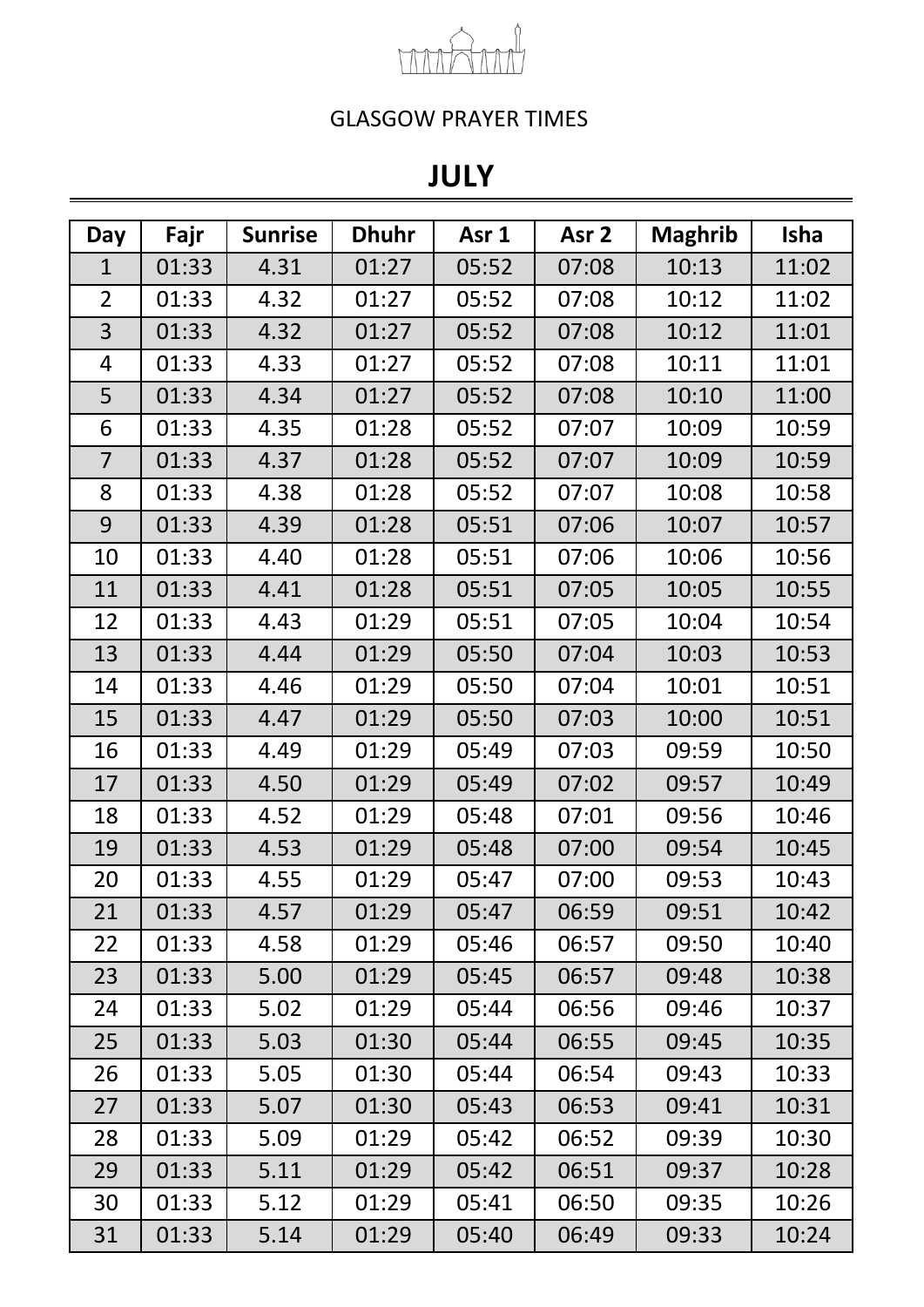

# **AUGUST**

| Day            | Fajr  | <b>Sunrise</b> | <b>Dhuhr</b> | Asr 1 | Asr <sub>2</sub> | <b>Maghrib</b> | <b>Isha</b> |
|----------------|-------|----------------|--------------|-------|------------------|----------------|-------------|
| $\mathbf{1}$   | 01:33 | 5.16           | 01:29        | 05:39 | 06:48            | 09:31          | 10:24       |
| $\overline{2}$ | 01:33 | 5.18           | 01:29        | 05:38 | 06:47            | 09:29          | 10:23       |
| 3              | 01:33 | 5.20           | 01:29        | 05:37 | 06:45            | 09:27          | 10:22       |
| 4              | 01:33 | 5.22           | 01:29        | 05:37 | 06:44            | 09:25          | 10:09       |
| 5              | 01:33 | 5.24           | 01:29        | 05:36 | 06:43            | 09:23          | 10:20       |
| 6              | 01:33 | 5.26           | 01:29        | 05:35 | 06:42            | 09:09          | 10:19       |
| 7              | 01:33 | 5.28           | 01:29        | 05:34 | 06:40            | 09:19          | 10:18       |
| 8              | 01:33 | 5.30           | 01:29        | 05:33 | 06:39            | 09:17          | 10:17       |
| 9              | 01:42 | 5.32           | 01:29        | 05:32 | 06:37            | 09:14          | 10:15       |
| 10             | 2.01  | 5.34           | 01:28        | 05:30 | 06:36            | 09:12          | 10:13       |
| 11             | 2.13  | 5.35           | 01:28        | 05:29 | 06:35            | 09:10          | 10:11       |
| 12             | 2.22  | 5.37           | 01:28        | 05:28 | 06:33            | 09:08          | 10:09       |
| 13             | 2.30  | 5.39           | 01:28        | 05:27 | 06:32            | 09:05          | 10:06       |
| 14             | 2.38  | 5.41           | 01:28        | 05:26 | 06:30            | 09:03          | 10:05       |
| 15             | 2.44  | 5.43           | 01:28        | 05:25 | 06:28            | 09:01          | 10:04       |
| 16             | 2.50  | 5.45           | 01:27        | 05:23 | 06:27            | 08:58          | 10:03       |
| 17             | 2.56  | 5.47           | 01:27        | 05:22 | 06:25            | 08:56          | 10:02       |
| 18             | 3.01  | 5.49           | 01:27        | 05:21 | 06:24            | 08:54          | 10:01       |
| 19             | 3.06  | 5.51           | 01:27        | 05:20 | 06:22            | 08:51          | 10:00       |
| 20             | 3.11  | 5.53           | 01:26        | 05:18 | 06:20            | 08:49          | 10:00       |
| 21             | 3.16  | 5.55           | 01:26        | 05:17 | 06:18            | 08:46          | 10:00       |
| 22             | 3.20  | 5.57           | 01:26        | 05:16 | 06:17            | 08:44          | 09:58       |
| 23             | 3.24  | 5.59           | 01:26        | 05:14 | 06:15            | 08:41          | 09:57       |
| 24             | 3.29  | 6.01           | 01:25        | 05:13 | 06:13            | 08:39          | 09:56       |
| 25             | 3.33  | 6.03           | 01:25        | 05:11 | 06:11            | 08:36          | 09:55       |
| 26             | 3.37  | 6.05           | 01:25        | 05:10 | 06:09            | 08:34          | 09:55       |
| 27             | 3.40  | 6.07           | 01:25        | 05:08 | 06:08            | 08:31          | 09:54       |
| 28             | 3.44  | 6.09           | 01:24        | 05:07 | 06:06            | 08:29          | 09:54       |
| 29             | 3.48  | 6.11           | 01:24        | 05:05 | 06:04            | 08:26          | 09:53       |
| 30             | 3.51  | 6.13           | 01:24        | 05:04 | 06:02            | 08:24          | 09:53       |
| 31             | 3.55  | 6.15           | 01:23        | 05:02 | 06:00            | 08:21          | 09:52       |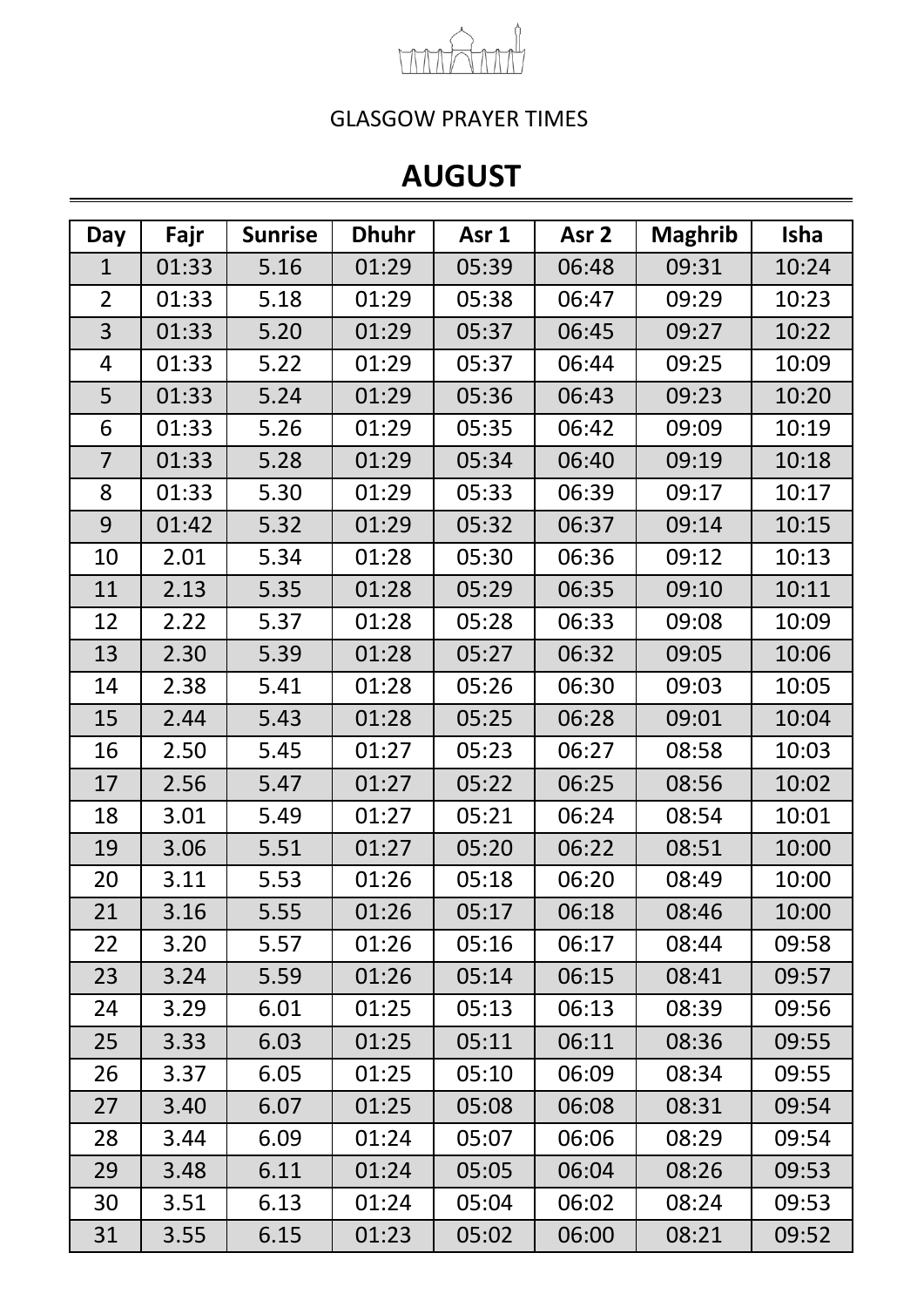

## **SEPTEMBER**

| Day            | Fajr  | <b>Sunrise</b> | <b>Dhuhr</b> | Asr 1 | Asr <sub>2</sub> | <b>Maghrib</b> | <b>Isha</b> |
|----------------|-------|----------------|--------------|-------|------------------|----------------|-------------|
| $\mathbf{1}$   | 03:58 | 06:17          | 01:23        | 05:01 | 05:58            | 08:18          | 09:52       |
| $\overline{2}$ | 04:01 | 06:19          | 01:23        | 04:59 | 05:56            | 08:16          | 09:52       |
| 3              | 04:05 | 06:21          | 01:22        | 04:57 | 05:54            | 08:13          | 09:51       |
| 4              | 04:08 | 06:23          | 01:22        | 04:56 | 05:52            | 08:11          | 09:51       |
| 5              | 04:11 | 06:25          | 01:22        | 04:54 | 05:50            | 08:08          | 09:51       |
| 6              | 04:14 | 06:27          | 01:22        | 04:52 | 05:48            | 08:05          | 09:50       |
| $\overline{7}$ | 04:17 | 06:29          | 01:21        | 04:51 | 05:46            | 08:03          | 09:50       |
| 8              | 04:20 | 06:30          | 01:21        | 04:49 | 05:44            | 08:00          | 09:50       |
| 9              | 04:23 | 06:32          | 01:20        | 04:47 | 05:42            | 07:57          | 09:49       |
| 10             | 04:26 | 06:34          | 01:20        | 04:46 | 05:40            | 07:55          | 09:49       |
| 11             | 04:29 | 06:36          | 01:20        | 04:44 | 05:38            | 07:52          | 09:49       |
| 12             | 04:32 | 06:38          | 01:19        | 04:42 | 05:35            | 07:50          | 09:49       |
| 13             | 04:34 | 06:40          | 01:19        | 04:40 | 05:33            | 07:47          | 09:48       |
| 14             | 04:37 | 06:42          | 01:19        | 04:38 | 05:31            | 07:44          | 09:48       |
| 15             | 04:40 | 06:44          | 01:18        | 04:37 | 05:29            | 07:42          | 09:48       |
| 16             | 04:42 | 06:46          | 01:18        | 04:35 | 05:27            | 07:39          | 09:45       |
| 17             | 04:45 | 06:48          | 01:18        | 04:33 | 05:25            | 07:36          | 09:41       |
| 18             | 04:47 | 06:50          | 01:17        | 04:31 | 05:22            | 07:34          | 09:38       |
| 19             | 04:50 | 06:52          | 01:17        | 04:29 | 05:20            | 07:31          | 09:35       |
| 20             | 04:53 | 06:54          | 01:17        | 04:27 | 05:18            | 07:28          | 09:32       |
| 21             | 04:55 | 06:56          | 01:16        | 04:26 | 05:16            | 07:26          | 09:29       |
| 22             | 04:57 | 06:58          | 01:16        | 04:24 | 05:14            | 07:23          | 09:25       |
| 23             | 05:00 | 07:00          | 01:16        | 04:22 | 05:11            | 07:20          | 09:22       |
| 24             | 05:02 | 07:01          | 01:15        | 04:20 | 05:09            | 07:18          | 09:19       |
| 25             | 05:05 | 07:03          | 01:15        | 04:18 | 05:07            | 07:15          | 09:16       |
| 26             | 05:07 | 07:05          | 01:14        | 04:16 | 05:05            | 07:12          | 09:13       |
| 27             | 05:09 | 07:07          | 01:14        | 04:14 | 05:02            | 07:10          | 09:10       |
| 28             | 05:12 | 07:09          | 01:14        | 04:12 | 05:00            | 07:07          | 09:07       |
| 29             | 05:14 | 07:11          | 01:13        | 04:10 | 04:58            | 07:05          | 09:04       |
| 30             | 05:16 | 07:13          | 01:13        | 04:08 | 04:56            | 07:02          | 09:01       |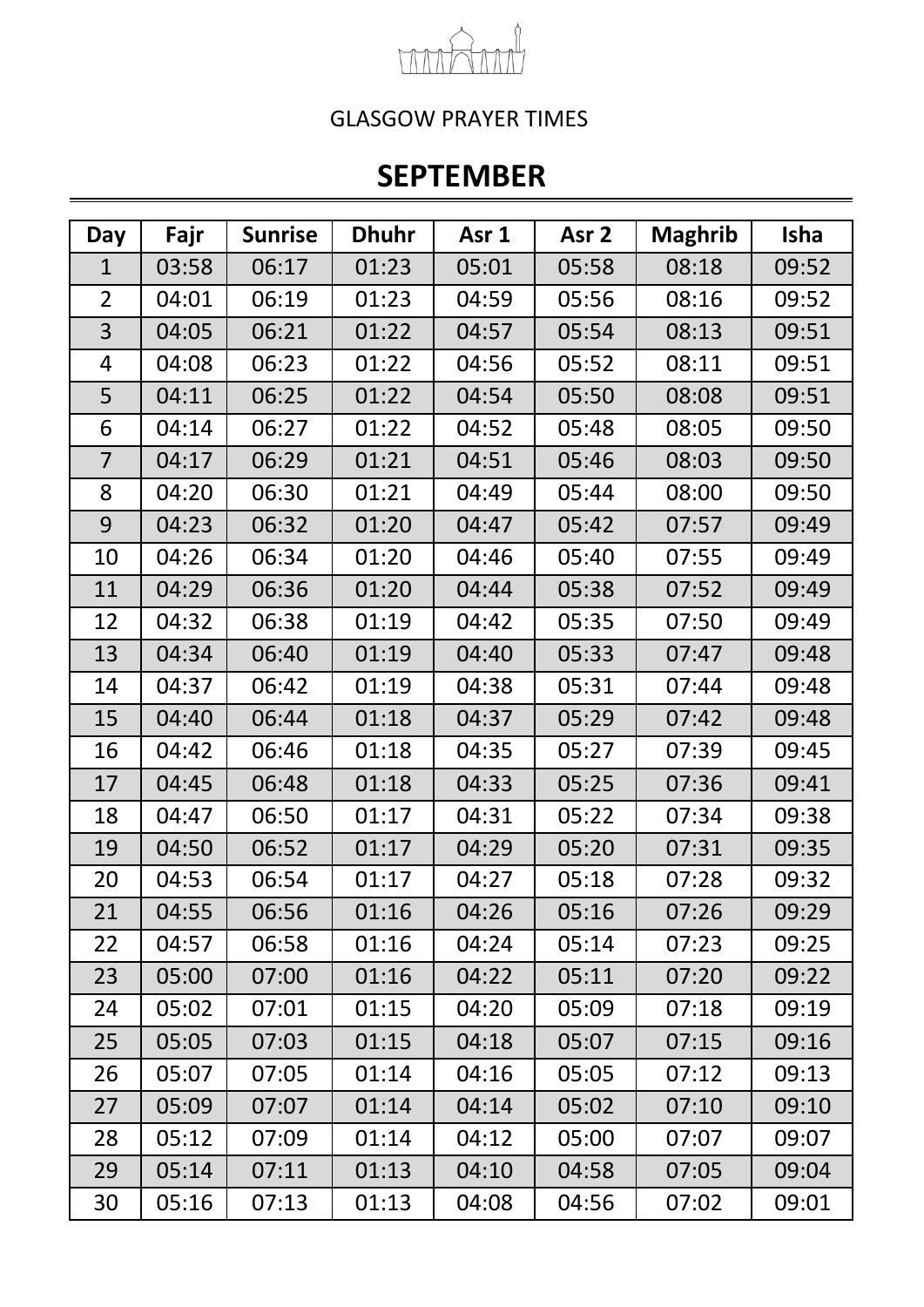# **OCTOBER**

| Day            | Fajr  | <b>Sunrise</b> | <b>Dhuhr</b> | Asr 1 | Asr <sub>2</sub> | <b>Maghrib</b> | <b>Isha</b> |
|----------------|-------|----------------|--------------|-------|------------------|----------------|-------------|
| $\mathbf 1$    | 05:18 | 07:15          | 01:13        | 04:06 | 04:53            | 06:59          | 08:58       |
| $\overline{2}$ | 05:21 | 07:17          | 01:13        | 04:05 | 04:51            | 06:57          | 08:56       |
| 3              | 05:23 | 07:19          | 01:12        | 04:03 | 04:49            | 06:54          | 08:53       |
| $\overline{4}$ | 05:25 | 07:21          | 01:12        | 04:01 | 04:46            | 06:51          | 08:50       |
| 5              | 05:27 | 07:23          | 01:12        | 03:59 | 04:44            | 06:49          | 08:47       |
| 6              | 05:29 | 07:25          | 01:11        | 03:57 | 04:42            | 06:46          | 08:45       |
| $\overline{7}$ | 05:32 | 07:27          | 01:11        | 03:55 | 04:40            | 06:44          | 08:42       |
| 8              | 05:34 | 07:29          | 01:11        | 03:53 | 04:37            | 06:41          | 08:39       |
| 9              | 05:36 | 07:31          | 01:10        | 03:51 | 04:35            | 06:39          | 08:36       |
| 10             | 05:38 | 07:33          | 01:10        | 03:49 | 04:33            | 06:36          | 08:34       |
| 11             | 05:40 | 07:35          | 01:10        | 03:47 | 04:30            | 06:34          | 08:31       |
| 12             | 05:42 | 07:37          | 01:10        | 03:45 | 04:28            | 06:31          | 08:29       |
| 13             | 05:44 | 07:39          | 01:09        | 03:43 | 04:26            | 06:29          | 08:26       |
| 14             | 05:46 | 07:41          | 01:09        | 03:41 | 04:24            | 06:26          | 08:24       |
| 15             | 05:48 | 07:43          | 01:09        | 03:39 | 04:21            | 06:24          | 08:21       |
| 16             | 05:50 | 07:45          | 01:09        | 03:37 | 04:19            | 06:21          | 08:19       |
| 17             | 05:52 | 07:47          | 01:08        | 03:36 | 04:17            | 06:19          | 08:16       |
| 18             | 05:54 | 07:49          | 01:08        | 03:34 | 04:15            | 06:16          | 08:14       |
| 19             | 05:56 | 07:51          | 01:08        | 03:32 | 04:12            | 06:14          | 08:12       |
| 20             | 05:58 | 07:53          | 01:08        | 03:30 | 04:10            | 06:11          | 08:09       |
| 21             | 06:00 | 07:55          | 01:08        | 03:28 | 04:08            | 06:09          | 08:07       |
| 22             | 06:02 | 07:57          | 01:08        | 03:26 | 04:06            | 06:07          | 08:05       |
| 23             | 06:04 | 08:00          | 01:07        | 03:25 | 04:04            | 06:04          | 08:03       |
| 24             | 06:06 | 08:02          | 01:07        | 03:23 | 04:02            | 06:02          | 08:00       |
| 25             | 06:08 | 08:04          | 01:07        | 03:21 | 03:59            | 06:00          | 07:58       |
| 26             | 06:10 | 08:06          | 01:07        | 03:19 | 03:57            | 05:57          | 07:56       |
| 27             | 06:12 | 08:08          | 01:07        | 03:17 | 03:53            | 05:55          | 07:54       |
| 28             | 06:14 | 08:10          | 01:07        | 03:16 | 03:51            | 05:53          | 07:52       |
| 29             | 06:16 | 08:12          | 01:07        | 03:14 | 03:49            | 05:51          | 07:50       |
| 30             | 06:17 | 08:14          | 01:07        | 03:12 | 03:47            | 05:48          | 07:48       |
| 31             | 05:19 | 07:16          | 12:07        | 02:10 | 02:47            | 04:46          | 06:46       |

There is a daylight savings change on the last Sunday of October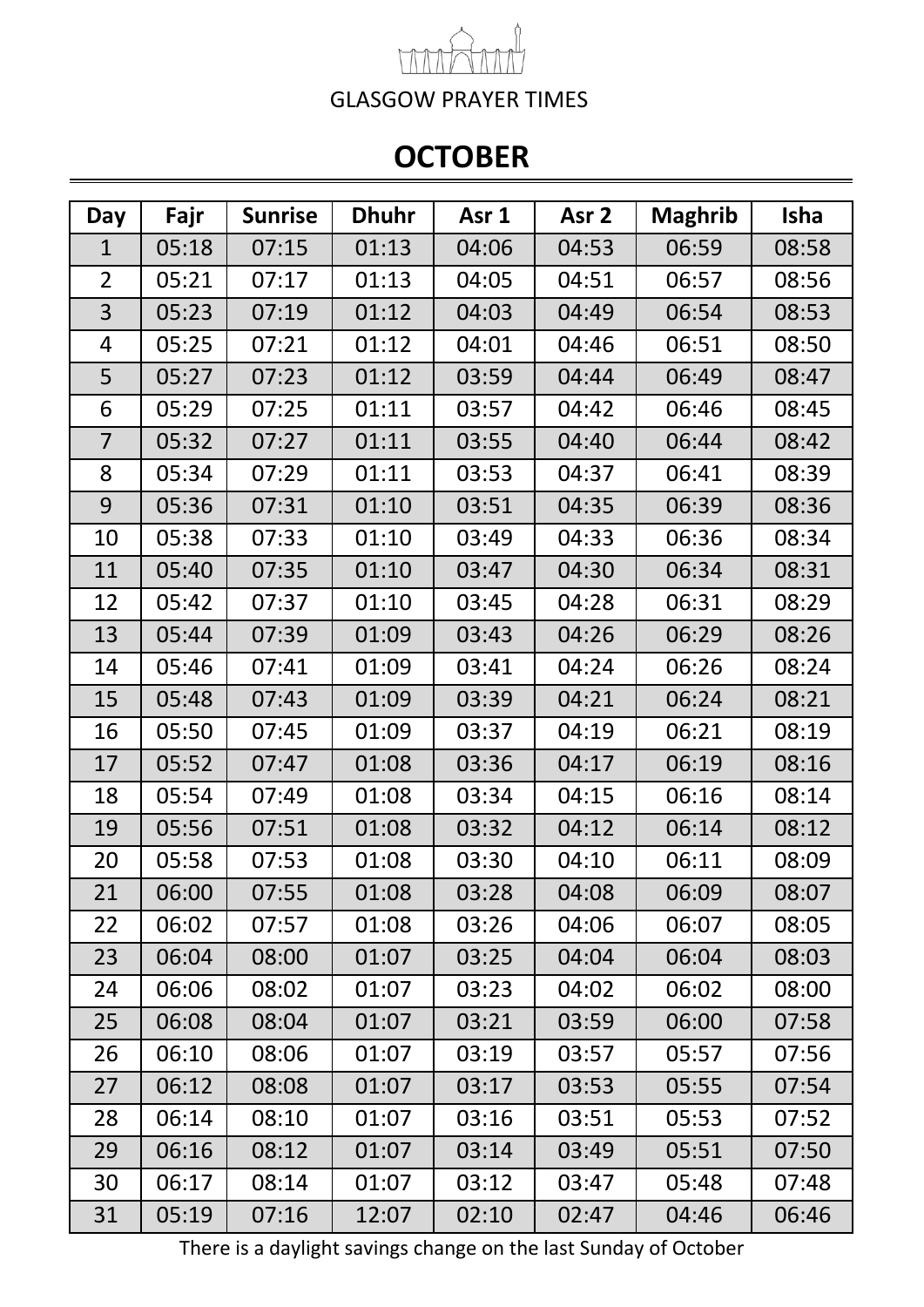

## **NOVEMBER**

| Day            | Fajr  | <b>Sunrise</b> | <b>Dhuhr</b> | Asr <sub>1</sub> | Asr <sub>2</sub> | <b>Maghrib</b> | <b>Isha</b> |
|----------------|-------|----------------|--------------|------------------|------------------|----------------|-------------|
| $\mathbf 1$    | 05:21 | 07:18          | 12:07        | 02:09            | 02:45            | 04:44          | 06:44       |
| $\overline{2}$ | 05:23 | 07:20          | 12:07        | 02:07            | 02:43            | 04:42          | 06:42       |
| 3              | 05:25 | 07:23          | 12:07        | 02:06            | 02:41            | 04:40          | 06:40       |
| $\overline{4}$ | 05:27 | 07:25          | 12:07        | 02:04            | 02:39            | 04:38          | 06:39       |
| 5              | 05:28 | 07:27          | 12:07        | 02:02            | 02:37            | 04:36          | 06:37       |
| 6              | 05:30 | 07:29          | 12:07        | 02:01            | 02:35            | 04:34          | 06:35       |
| 7              | 05:32 | 07:31          | 12:07        | 01:59            | 02:34            | 04:32          | 06:33       |
| 8              | 05:34 | 07:33          | 12:07        | 01:58            | 02:32            | 04:30          | 06:32       |
| 9              | 05:35 | 07:35          | 12:07        | 01:56            | 02:30            | 04:28          | 06:30       |
| 10             | 05:37 | 07:37          | 12:07        | 01:55            | 02:28            | 04:26          | 06:29       |
| 11             | 05:39 | 07:39          | 12:07        | 01:53            | 02:26            | 04:24          | 06:27       |
| 12             | 05:41 | 07:41          | 12:07        | 01:52            | 02:25            | 04:22          | 06:26       |
| 13             | 05:42 | 07:43          | 12:07        | 01:51            | 02:23            | 04:20          | 06:24       |
| 14             | 05:44 | 07:45          | 12:07        | 01:49            | 02:22            | 04:19          | 06:23       |
| 15             | 05:46 | 07:47          | 12:08        | 01:48            | 02:20            | 04:17          | 06:22       |
| 16             | 05:47 | 07:49          | 12:08        | 01:47            | 02:18            | 04:15          | 06:20       |
| 17             | 05:49 | 07:51          | 12:08        | 01:46            | 02:17            | 04:14          | 06:19       |
| 18             | 05:51 | 07:53          | 12:08        | 01:45            | 02:15            | 04:12          | 06:18       |
| 19             | 05:52 | 07:55          | 12:08        | 01:44            | 02:14            | 04:11          | 06:17       |
| 20             | 05:54 | 07:57          | 12:09        | 01:42            | 02:13            | 04:09          | 06:16       |
| 21             | 05:55 | 07:59          | 12:09        | 01:41            | 02:11            | 04:08          | 06:15       |
| 22             | 05:57 | 08:01          | 12:09        | 01:40            | 02:10            | 04:06          | 06:14       |
| 23             | 05:58 | 08:03          | 12:09        | 01:39            | 02:09            | 04:05          | 06:13       |
| 24             | 06:00 | 08:05          | 12:10        | 01:38            | 02:08            | 04:04          | 06:12       |
| 25             | 06:01 | 08:07          | 12:10        | 01:38            | 02:07            | 04:02          | 06:11       |
| 26             | 06:03 | 08:09          | 12:10        | 01:37            | 02:06            | 04:01          | 06:10       |
| 27             | 06:04 | 08:10          | 12:11        | 01:36            | 02:04            | 04:00          | 06:09       |
| 28             | 06:06 | 08:12          | 12:11        | 01:35            | 02:04            | 03:59          | 06:08       |
| 29             | 06:07 | 08:14          | 12:11        | 01:35            | 02:03            | 03:58          | 06:08       |
| 30             | 06:08 | 08:16          | 12:12        | 01:34            | 02:02            | 03:57          | 06:07       |